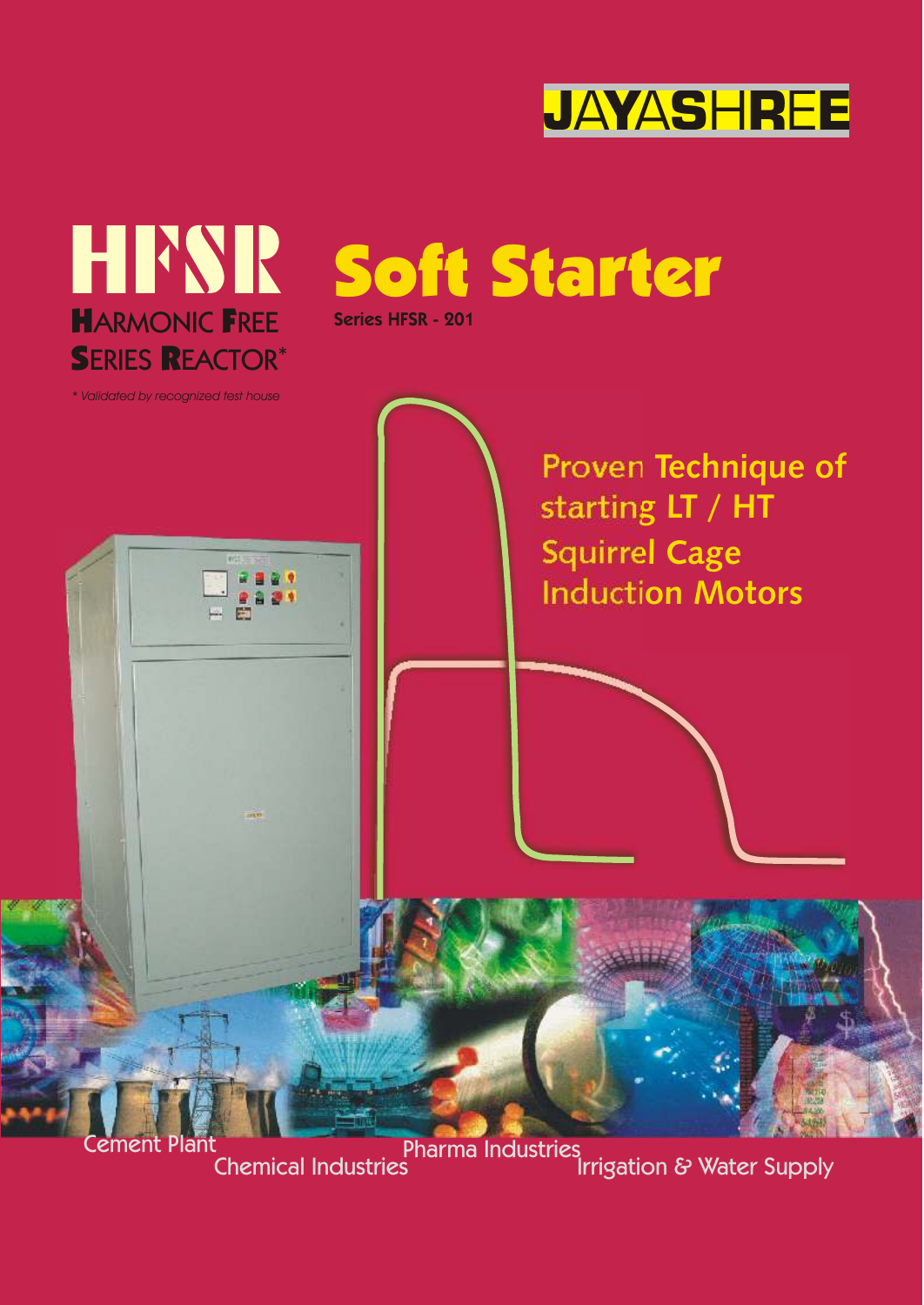

*\* Validated by recognized test house*

# Soft Starter

Series HFSR - 201

#### **INTRODUCTION :**

Squirrel Cage Induction Motor is the most preferred drive in industry. However, starting of this motor has always been an intricate affair. The starting techniques that are universally employed fall into two basic categories.

#### **1) FULL VOLTAGE (DOL) STARTING :**

Direct On Line (DOL) starting is the simplest and the cheapest method for starting induction motor but suffers from the effect of high starting current & associated torque jerk.

### **2) REDUCED VOLTAGE STARTING :**

Reduced Voltage starting is achieved by Star-Delta / Autotransformer / Series Impedance starting.

- a) A Start Delta method requires three power contactors and is always open transision, causing a surge during Changeover. This start Delta starting method can not be applied to H.T. Motors since their windings are generally connected in star.
- b) Autotransformer starting provides a better solution. However, the open transition from the tap to full voltage causes severe current surges during changeover . Closed transition from tap to full voltage overcomes this defect but the costs involved are abnormally high.
- c) The series impedance method consists of introducing either a resistance or a reactance of appropriate value in series with the motor winding during starting and then bypassing it when the motor reaches full speed. For a minimum energy loss the series reactance type arrangement is always recommended.

For low voltage (415 V) the Reactance can be introduced in line side of motor winding as against for HT motors, the reactance can be introduced into the line side or neutral side of motor winding.

The air cored Reactor eliminates iron losses and saturation effect caused by magnetic core and gives perfect linear characteristics, totally free from harmonics. The Series reactance is designed to withstand surges & fault levels prevailing on the line side as well as neutral side of motor winding.



#### **HFSR SOFT STARTER :**

The Jayashree HSFR soft starter falls in the category of series impedance type of starters & provides an optimum solution by reducing the starting current & ensuring gradual increase in the motor terminal voltage from the initial lower value to the line voltage in a smooth steples manner.

The simple and elegant construction of HFSR makes it the most reliable, economical and convenient device for starting of cage induction motors, particularly for drives such as centrifugal pumps and compressors whose load characteristics are parabolic, permitting low starting torque and involve moderate inertia.

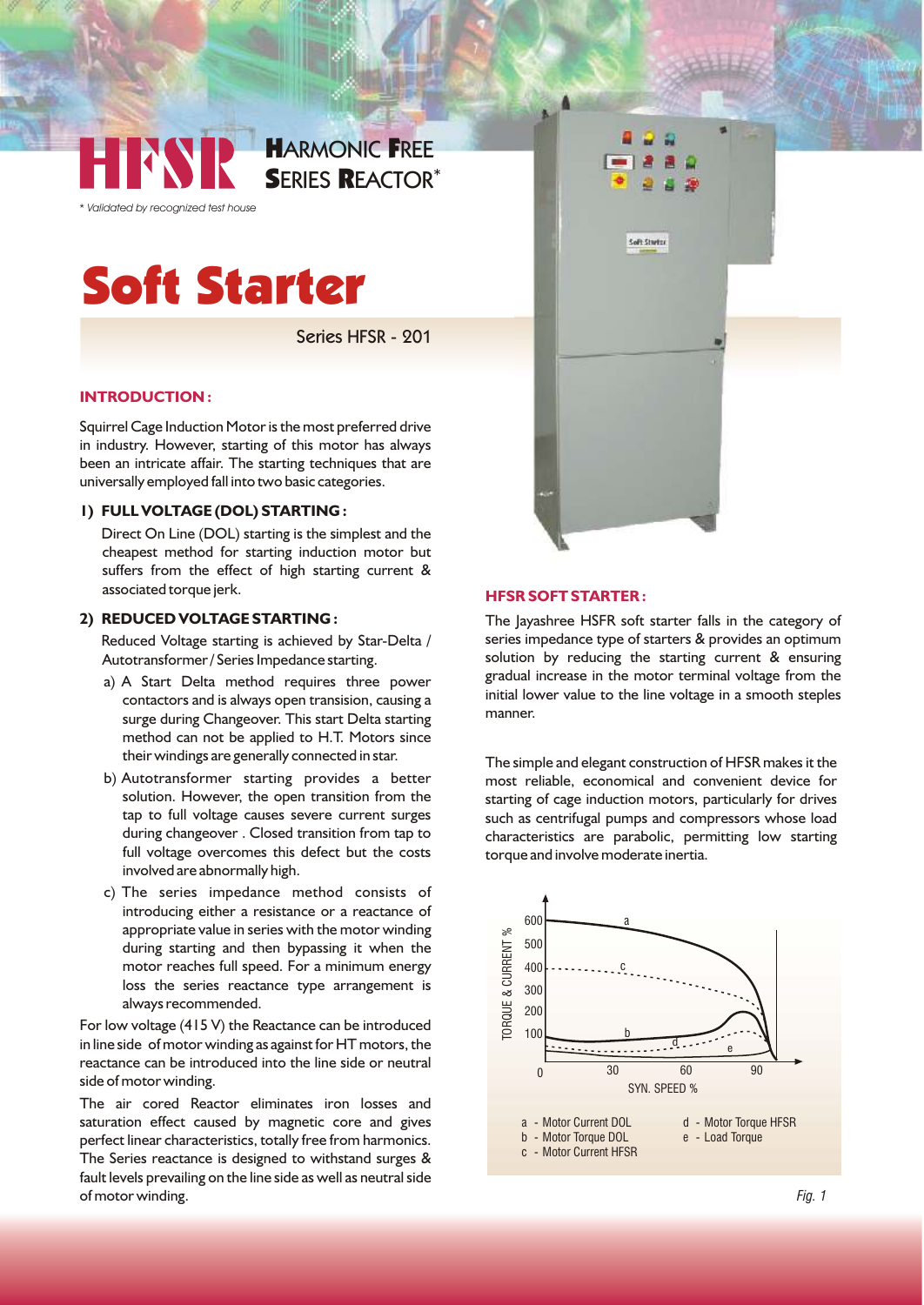

#### **PRINCIPLE OF OPERATION :**

The HFSR acts as impedance in series with motor winding and allows only a part of the line voltage to be applied at the motor terminals at the time of starting. This results in reduced starting current coupled with reduced starting torque as compared with the DOL values. The reactor parameters are so chosen so as to allow the motor to generate adequate starting torque to overcome the load torque and friction to ensure smooth acceleration.







The starting current reduces well below DOL value, the actual permissible value depends upon the starting torque and starting current parameters of the motor and torque speed characteristics of the driven load. Please refer to Fig. 1.

As the motor accelerates the current drawn by motor goes on reducing as a result of generation of counter EMF in the motor winding. This in turn causes less drop across the Reactor and allows more voltage across the motor terminals thereby increasing the torque gradually. The Reactors are bypassed after a set time delay near motor full speed by appropriate rated Contactor. This entire process of reduction in current, with gradual increase in motor voltage, takes place in a steples manner from zero to full speed. This achieves very soft and smooth starting of the loads such as pumps & compressors.

The current and voltages fully retain their sinusoidal form and harmonic disturbances are totally absent. This starting duty is achieved as a result of natural behaviour of squirrel cage induction motor & the Reactor as a combination. HFSR does not incorporate any electronic controls which are likely to cause apprehension in the minds of the operating staff at remote locations. HFSR has found wide acceptance in countries like Canada, USA, Middle East. The IS 3914 also has taken cognizance of this method of starting.

#### **REACTOR DESIGN :**

The Jayashree HFSR uses specially designed air cored reactors. The air cored reactors are superior in performance compared to Iron cored Reactors. They do not produce any humming sound during operation. The Iron cored reactors can get saturated and generate harmonics. The air core design also minimises the losses which can occur with Iron core design.